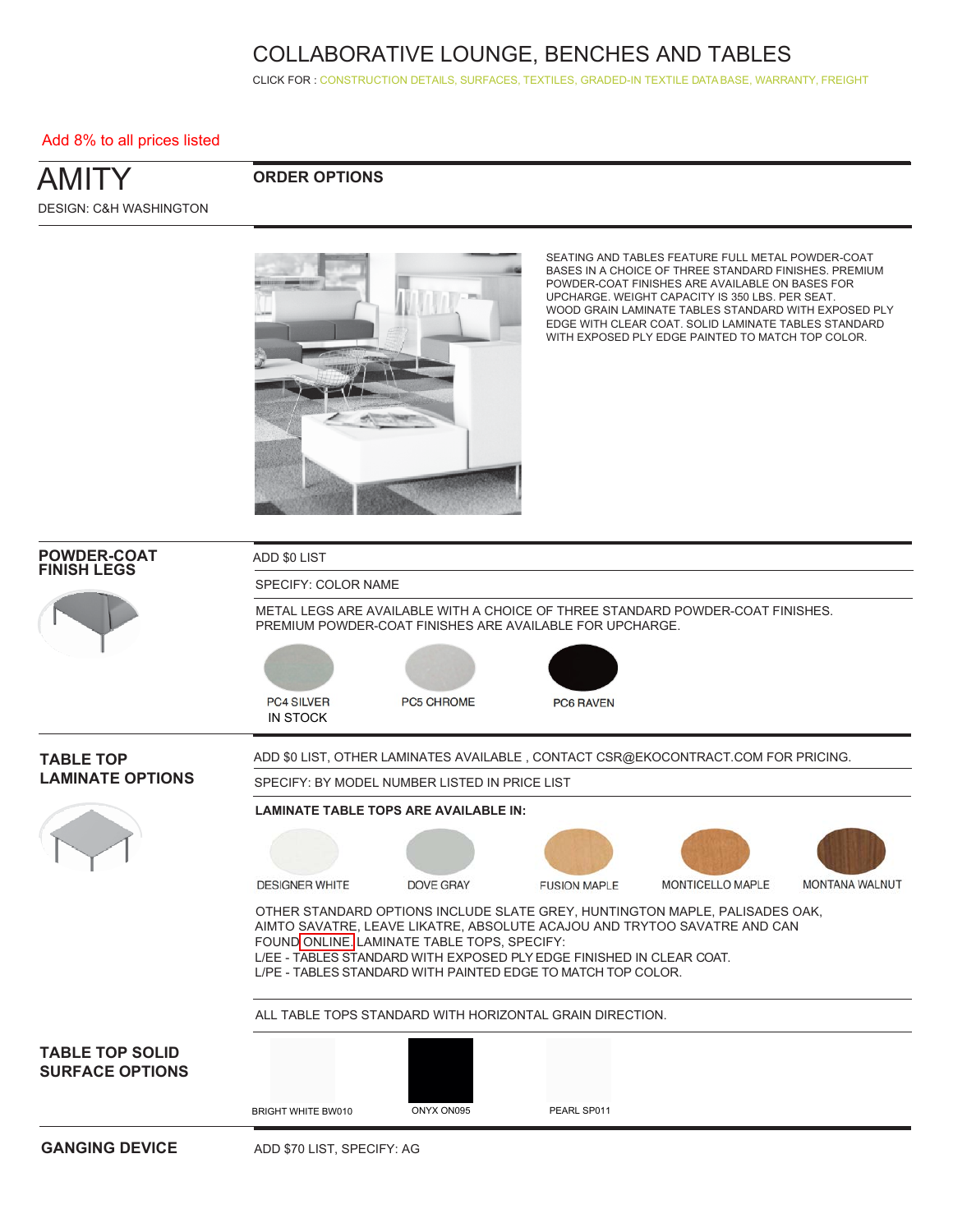CLICK FOR [: CONSTRUCTION DETAILS,](http://www.ekocontract.com/collaborative-seating/amity-collaborative) [SURFACES,](http://www.ekocontract.com/surfaces) [TEXTILES,](http://www.ekocontract.com/fabrics) [GRADED-IN TEXTILE DATA BASE,](http://www.ekocontract.com/resources/surface-materials/surface-materials-database) [WARRANTY, FREIGHT](http://www.ekocontract.com/files/resources/2015_EKO_Terms__Conditions.pdf)

SEATING ANDTABLES FEATURE FULL METAL POWDER-COAT BASES IN A CHOICE OF THREESTANDARD FINISHES.PREMIUM POWDER-COAT FINISHES ARE AVAILABLE ON BASES FOR UPCHARGE.WEIGHT CAPACITY IS 350 LBS. PER SEAT.<br>WOOD GRAIN LAMINATE TABLES STANDARD WITH EXPOSED PLY EDGE WITH CLEAR COAT. SOLID LAMINATETABLESSTANDARDWITH EXPOSED PLY EDGE PAINTEDTO MATCH TOP COLOR.

#### Add 8% to all prices listed

| <b>AMITY</b>                      | <b>TEXTILE LIST PRICE</b> |      |                               |                                                |        |        |        |              |        |                              |        |        |        |  |
|-----------------------------------|---------------------------|------|-------------------------------|------------------------------------------------|--------|--------|--------|--------------|--------|------------------------------|--------|--------|--------|--|
| <b>DESIGN: C&amp;H WASHINGTON</b> | MCC                       |      | $\overline{\phantom{0}}$<br>O | $\sim$<br>ט                                    | ຕ<br>Ο | 4<br>ט | ယ<br>O | $\circ$<br>Ο | Ľ<br>ပ | $\infty$<br>ပ                | െ<br>ט | ≘<br>ט | Ξ<br>O |  |
| 49000<br><b>GUEST CHAIR</b>       | 1972                      | 2194 | 2046                          | 2194                                           | 2286   | 2380   | 2472   | 2564         | 2657   | 2843                         | 3028   | 3214   | 3399   |  |
|                                   |                           |      |                               | W 25 D 25 H 34.5 SH 18.5 AH 25.5-27.5 (INCHES) |        |        |        |              |        | COM (YDS) 3.5 COL (SQ FT) 70 |        |        |        |  |
|                                   |                           |      |                               | ORDER OPTIONS: POWDER-COAT LEGS                |        |        |        |              |        |                              |        |        |        |  |

| 49001        |  |
|--------------|--|
| LOUNGE CHAIR |  |



| 2095 | 2391                                     | 2175 | 2391 | 2522 | 2651 | 2787 | 2917 | 3053 | 3319                        | 3579 | 3844 | 4140 |
|------|------------------------------------------|------|------|------|------|------|------|------|-----------------------------|------|------|------|
|      | W 31 D 28 H 35 SH 17.5 AH 27-28 (INCHES) |      |      |      |      |      |      |      | COM (YDS) 5 COL (SQ FT) 100 |      |      |      |
|      | ORDER OPTIONS: POWDER-COAT LEGS          |      |      |      |      |      |      |      |                             |      |      |      |

**49002**



| 3084 | 3455 | 3151 | 3455 | 3646                                     | 3832 | 4017 | 4224 | 4418 | 4815                        | 5184 | 5562 | 5964 |
|------|------|------|------|------------------------------------------|------|------|------|------|-----------------------------|------|------|------|
|      |      |      |      | W 56 D 28 H 35 SH 17.5 AH 27-28 (INCHES) |      |      |      |      | COM (YDS) 7 COL (SQ FT) 140 |      |      |      |
|      |      |      |      | ORDER OPTIONS: POWDER-COAT LEGS          |      |      |      |      |                             |      |      |      |

| 49003       |  |
|-------------|--|
| <b>SOFA</b> |  |
|             |  |

| 4073 | 4604                                     | 4221 | 4604 | 4820 | 5062 | 5308 | 5555 | 5802 | 6241                          | 6736 | 7230 | 7656 |
|------|------------------------------------------|------|------|------|------|------|------|------|-------------------------------|------|------|------|
|      | W 84 D 28 H 35 SH 17.5 AH 27-28 (INCHES) |      |      |      |      |      |      |      | COM (YDS) 8.5 COL (SQ FT) 170 |      |      |      |
|      | ORDER OPTIONS: POWDER-COAT LEGS          |      |      |      |      |      |      |      |                               |      |      |      |

**49005** ARMLESS LOUNGE CHAIR

| 1848 | 2095                            | 1922 | 2095 | 2194 | 2306 | 2410 | - 2515 | 2627 | 2837                         | 3059 | 3275 | 3522 |
|------|---------------------------------|------|------|------|------|------|--------|------|------------------------------|------|------|------|
|      | W 28 D 28 H 35 SH 17.5 (INCHES) |      |      |      |      |      |        |      | COM (YDS) 3.5 COL (SQ FT) 70 |      |      |      |
|      | ORDER OPTIONS: POWDER-COAT LEGS |      |      |      |      |      |        |      |                              |      |      |      |



| 49006                      | 1972 | 2317 | 2101 | 2317                            | 2459 | 2590 | 2719 | 2843 | 2998 | 3245                        | 3522 | 3800 | 4073 |
|----------------------------|------|------|------|---------------------------------|------|------|------|------|------|-----------------------------|------|------|------|
| <b>CORNER LOUNGE CHAIR</b> |      |      |      | W 28 D 28 H 35 SH 17.5 (INCHES) |      |      |      |      |      | COM (YDS) 5 COL (SQ FT) 100 |      |      |      |
|                            |      |      |      | ORDER OPTIONS: POWDER-COAT LEGS |      |      |      |      |      |                             |      |      |      |

*UPHOLSTERY DIRECTION MUST BE SPECIFIED ON CORNER UNITS WHEN PATTERNED FABRICS ARE SPECIFIED. IN THE ABSENCE OF SPECIFIC INSTRUCTIONS, EKO RESERVES THE RIGHT TO UPHOLSTER UNITS AT OUR DISCRETION.*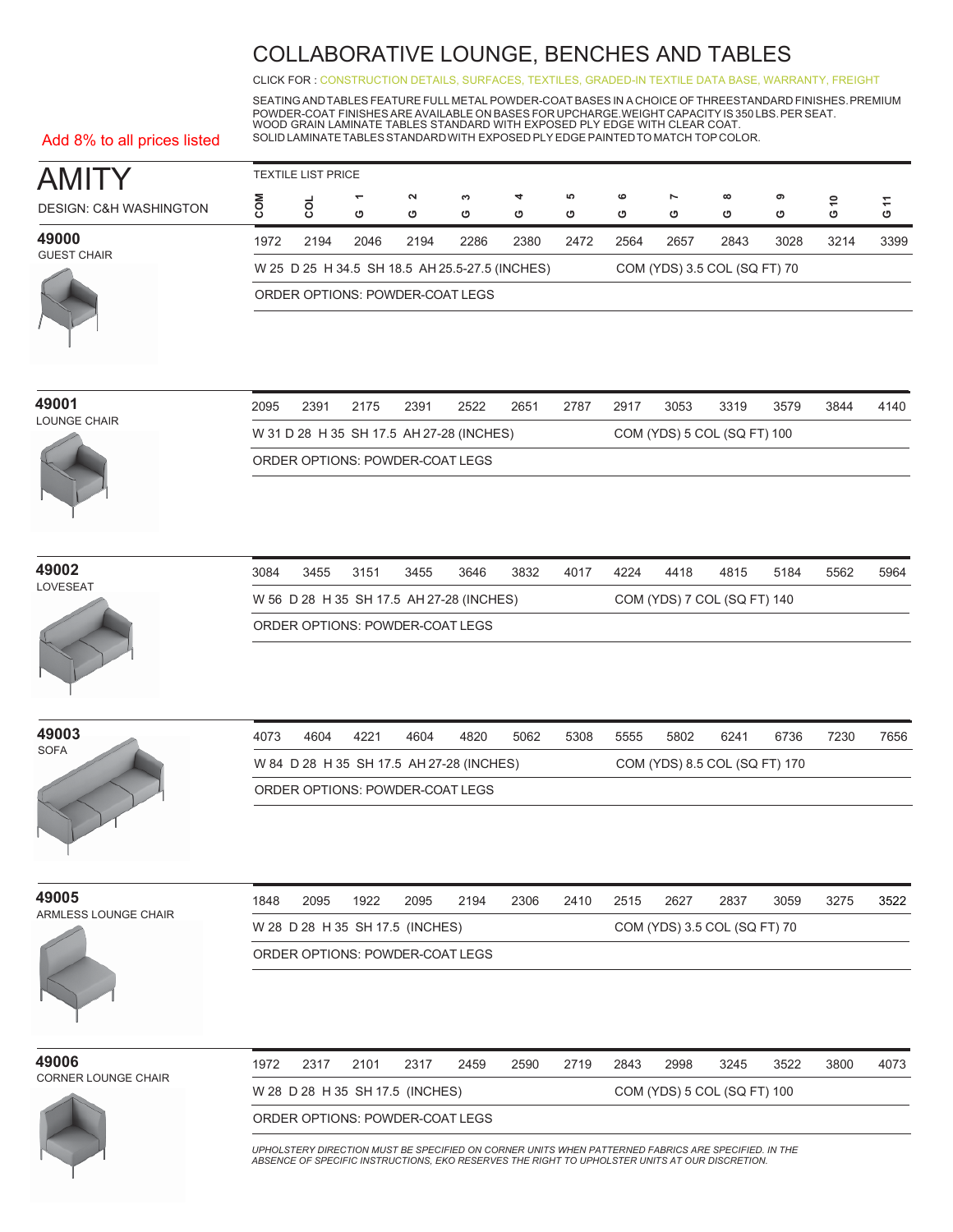CLICK FOR [: CONSTRUCTION DETAILS,](http://www.ekocontract.com/collaborative-seating/amity-collaborative) [SURFACES,](http://www.ekocontract.com/surfaces) [TEXTILES,](http://www.ekocontract.com/fabrics) [GRADED-IN TEXTILE DATA BASE,](http://www.ekocontract.com/resources/surface-materials/surface-materials-database) [WARRANTY, FREIGHT](http://www.ekocontract.com/files/resources/2015_EKO_Terms__Conditions.pdf)

SEATING ANDTABLES FEATURE FULL METAL POWDER-COAT BASES IN A CHOICE OF THREESTANDARD FINISHES.PREMIUM POWDER-COAT FINISHES ARE AVAILABLE ON BASES FOR UPCHARGE.WEIGHT CAPACITY IS 350 LBS.PER SEAT. WOOD GRAIN LAMINATETABLESSTANDARDWITH EXPOSED PLY EDGE WITH CLEAR COAT.SOLID LAMINATETABLES STANDARDWITH EXPOSED PLY EDGE PAINTEDTO MATCHTOP COLOR.

Add 8% to all prices listed

| AMI                               | TEXTILE LIST PRICE |      |                               |                                          |        |        |        |              |                     |                               |        |        |        |
|-----------------------------------|--------------------|------|-------------------------------|------------------------------------------|--------|--------|--------|--------------|---------------------|-------------------------------|--------|--------|--------|
| <b>DESIGN: C&amp;H WASHINGTON</b> |                    | ខ្លី | $\overline{\phantom{0}}$<br>ပ | $\sim$<br>O                              | ∾<br>O | 4<br>ט | ယ<br>ט | $\circ$<br>ט | $\overline{ }$<br>ט | $\infty$<br>ט                 | െ<br>ט | ₽<br>ပ | Ξ<br>ပ |
| 49004R                            | 2898               | 3269 | 2966                          | 3269                                     | 3461   | 3646   | 3832   | 4035         | 4234                | 4629                          | 4999   | 5376   | 5778   |
| <b>RIGHT ARM LOVESEAT</b>         |                    |      |                               | W 56 D 28 H 35 SH 17.5 AH 27-28 (INCHES) |        |        |        |              |                     | COM (YDS) 6.5 COL (SQ FT) 123 |        |        |        |
|                                   |                    |      |                               | ORDER OPTIONS: POWDER-COAT LEGS          |        |        |        |              |                     |                               |        |        |        |

| 49004L            | 2898 | 3269                | 296 |
|-------------------|------|---------------------|-----|
| LEFT ARM LOVESEAT |      | W 56 D 28 H 35 SH 1 |     |



| 2898 | 3269 | 2966 | 3269                                     | 3461 | 3646 | 3832 | 4035 | 4234 | 4629                          | 4999 | 5376 | 5778 |
|------|------|------|------------------------------------------|------|------|------|------|------|-------------------------------|------|------|------|
|      |      |      | W 56 D 28 H 35 SH 17.5 AH 27-28 (INCHES) |      |      |      |      |      | COM (YDS) 6.5 COL (SQ FT) 123 |      |      |      |
|      |      |      | ORDER OPTIONS: POWDER-COAT LEGS          |      |      |      |      |      |                               |      |      |      |
|      |      |      |                                          |      |      |      |      |      |                               |      |      |      |

# RIGHT ARM LOVESEAT/OTTOMAN



| 49011R<br>RIGHT ARM LOVESEAT/OTTOMAN | 3949 | 4320 | 4005 | 4320 | 4524                                     | 4721 | 4937 | 5123 | 5321 | 5723                                                                       | 6125 | 6544 | 6983 |
|--------------------------------------|------|------|------|------|------------------------------------------|------|------|------|------|----------------------------------------------------------------------------|------|------|------|
|                                      |      |      |      |      | W 84 D 28 H 35 SH 17.5 AH 27-28 (INCHES) |      |      |      |      | COM (YDS) 7.5 COL (SQ FT) 150                                              |      |      |      |
|                                      |      |      |      |      |                                          |      |      |      |      | ORDER OPTIONS: LAMINATE \$0 OR SOLID SURFACE + \$500 TOP, POWDER-COAT LEGS |      |      |      |

**49011L** LEFT ARM LOVESEAT/OTTOMAN



W 84 D 28 H 35 SH 17.5 AH 27-28 (INCHES) COM (YDS) 7.5 COL (SQ FT) 150 ORDER OPTIONS: LAMINATE \$0 OR SOLID SURFACE +\$500 TOP, POWDER-COATLEGS 3949 4320 4005 4320 4524 4721 4937 5123 5321 5723 6125 6544 6983

**49013** CHAIR/OTTOMAN/CHAIR

| 3949 | 4320 | 4005 | 4320 | 4524                                     | 4721 | 4937 | 5123 | 5321 | 5723                                                                     | 6125 | 6544 | 6983 |
|------|------|------|------|------------------------------------------|------|------|------|------|--------------------------------------------------------------------------|------|------|------|
|      |      |      |      | W 84 D 28 H 35 SH 17.5 AH 27-28 (INCHES) |      |      |      |      | COM (YDS) 7.5 COL (SQ FT) 150                                            |      |      |      |
|      |      |      |      |                                          |      |      |      |      | ORDER OPTIONS: LAMINATE \$0 OR SOLID SURFACE +\$500 TOP, POWDER-COATLEGS |      |      |      |

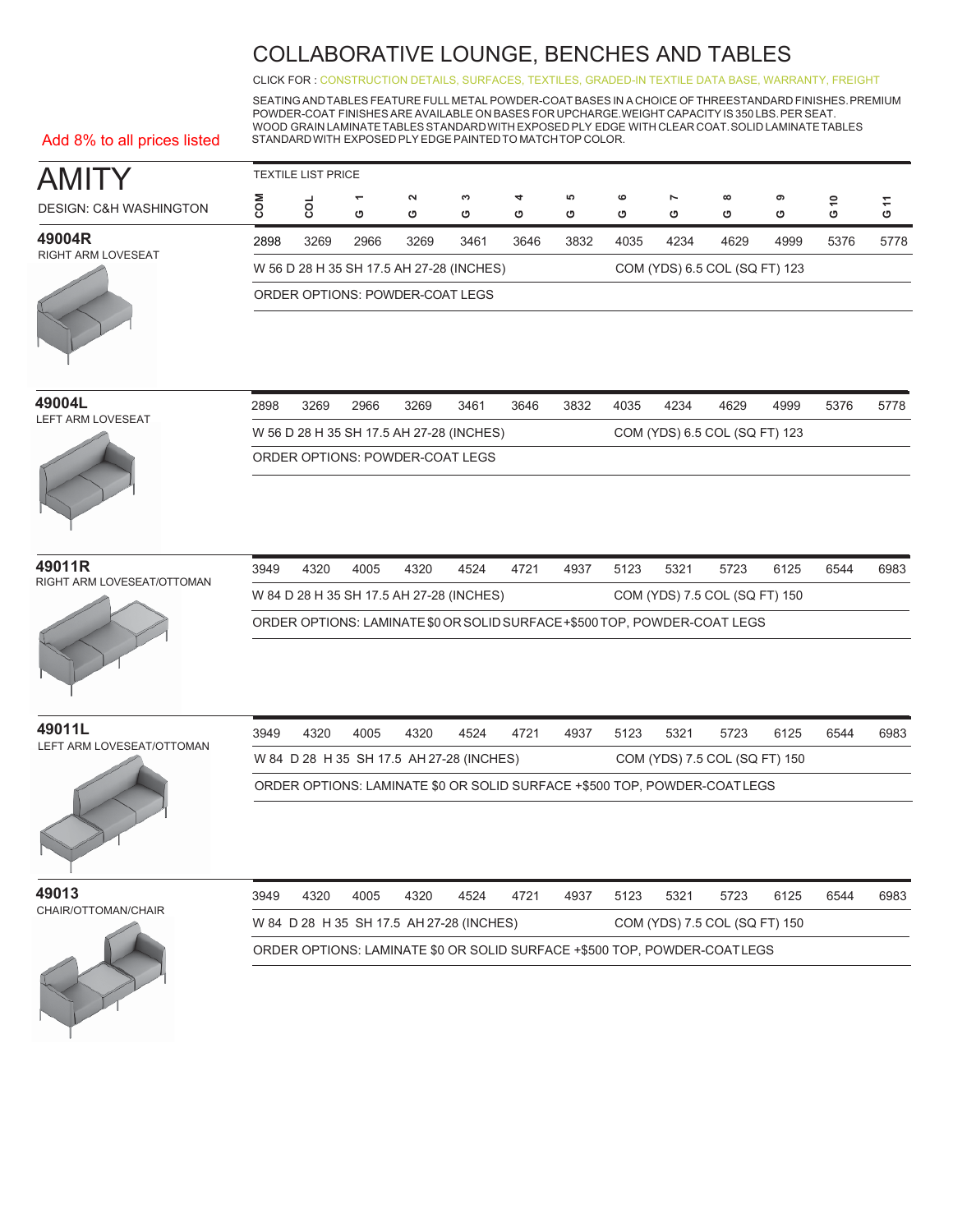CLICK FOR [: CONSTRUCTION DETAILS,](http://www.ekocontract.com/collaborative-seating/amity-collaborative) [SURFACES,](http://www.ekocontract.com/surfaces) [TEXTILES,](http://www.ekocontract.com/fabrics) [GRADED-IN TEXTILE DATA BASE,](http://www.ekocontract.com/resources/surface-materials/surface-materials-database) [WARRANTY, FREIGHT](http://www.ekocontract.com/files/resources/2015_EKO_Terms__Conditions.pdf)

SEATING ANDTABLES FEATURE FULL METAL POWDER-COAT BASES IN A CHOICE OF THREESTANDARD FINISHES.PREMIUM POWDER-COAT FINISHES ARE AVAILABLE ON BASES FOR UPCHARGE.WEIGHT CAPACITY IS 350 LBS.PER SEAT. WOOD GRAIN LAMINATE TABLES STANDARD WITH EXPOSED PLY EDGE WITH CLEAR COAT. SOLID LAMINATETABLESSTANDARDWITH EXPOSED PLY EDGE PAINTEDTO MATCHTOP COLOR.

#### Add 8% to all prices listed

| <b>AMITY</b>                      |                                                           | <b>TEXTILE LIST PRICE</b> |                           |                                 |        |        |         |                                                        |        |                                                                          |        |               |      |
|-----------------------------------|-----------------------------------------------------------|---------------------------|---------------------------|---------------------------------|--------|--------|---------|--------------------------------------------------------|--------|--------------------------------------------------------------------------|--------|---------------|------|
| <b>DESIGN: C&amp;H WASHINGTON</b> | COM                                                       | g                         | ٣<br>O                    | $\boldsymbol{\sim}$<br>O        | S<br>O | 4<br>O | LO<br>O | $\mathbf  \, \mathbf  \, \mathbf  \, \mathbf  \,$<br>O | r<br>O | $\infty$<br>O                                                            | ၜ<br>O | $\frac{8}{9}$ | G 11 |
| 49007                             | 1786                                                      | 1909                      | 1841                      | 1909                            | 1946   | 1983   | 2027    | 2064                                                   | 2101   | 2181                                                                     | 2268   | 2361          | 2428 |
| <b>OTTOMAN TABLE</b>              |                                                           |                           | W 28 D 28 H 16.5 (INCHES) |                                 |        |        |         |                                                        |        | COM (YDS) 1.5 COL (SQ FT) 30                                             |        |               |      |
|                                   |                                                           |                           |                           |                                 |        |        |         |                                                        |        | ORDER OPTIONS: LAMINATE \$0 OR SOLID SURFACE +\$500 TOP, POWDER-COATLEGS |        |               |      |
|                                   |                                                           |                           |                           |                                 |        |        |         |                                                        |        |                                                                          |        |               |      |
| 49008<br><b>OTTOMAN</b>           | 1328                                                      | 1526                      | 1421                      | 1526                            | 1588   | 1650   | 1718    | 1780                                                   | 1848   | 1978                                                                     | 2101   | 2256          | 2410 |
|                                   | W 28 D 28 H 16.5 (INCHES)<br>COM (YDS) 2.5 COL (SQ FT) 50 |                           |                           |                                 |        |        |         |                                                        |        |                                                                          |        |               |      |
|                                   |                                                           |                           |                           | ORDER OPTIONS: POWDER-COAT LEGS |        |        |         |                                                        |        |                                                                          |        |               |      |
|                                   |                                                           |                           |                           |                                 |        |        |         |                                                        |        |                                                                          |        |               |      |
| 49009<br>TWO SEAT BENCH           | 2286                                                      | 2515                      | 2343                      | 2515                            | 2620   | 2725   | 2824    | 2929                                                   | 3035   | 3238                                                                     | 3430   | 3702          | 3893 |
|                                   | W 56 D 28 H 16.5 (INCHES)<br>COM (YDS) 4 COL (SQ FT) 80   |                           |                           |                                 |        |        |         |                                                        |        |                                                                          |        |               |      |
|                                   | ORDER OPTIONS: POWDER-COAT LEGS                           |                           |                           |                                 |        |        |         |                                                        |        |                                                                          |        |               |      |
|                                   |                                                           |                           |                           |                                 |        |        |         |                                                        |        |                                                                          |        |               |      |
| 49010                             | 3090                                                      | 3424                      | 3208                      | 3424                            | 3547   | 3671   | 3795    | 3924                                                   | 4048   | 4313                                                                     | 4573   | 4820          | 5129 |
| THREE SEAT BENCH                  |                                                           |                           | W 84 D 28 H 16.5 (INCHES) |                                 |        |        |         |                                                        |        | COM (YDS) 5 COL (SQ FT) 100                                              |        |               |      |
|                                   |                                                           |                           |                           | ORDER OPTIONS: POWDER-COAT LEGS |        |        |         |                                                        |        |                                                                          |        |               |      |
|                                   |                                                           |                           |                           |                                 |        |        |         |                                                        |        |                                                                          |        |               |      |
| 49012                             | 3331                                                      | 3634                      | 3430                      | 3634                            | 3763   | 3887   | 4017    | 4147                                                   | 4276   | 4529                                                                     | 4789   | 5062          | 5376 |
| BENCH/OTTOMAN/BENCH               |                                                           |                           | W 84 D 28 H 16.5 (INCHES) |                                 |        |        |         |                                                        |        | COM (YDS) 5 COL (SQ FT) 100                                              |        |               |      |
|                                   |                                                           |                           |                           |                                 |        |        |         |                                                        |        | ORDER OPTIONS: LAMINATE \$0 OR SOLID SURFACE +\$500 TOP, POWDER-COATLEGS |        |               |      |

| 49008<br><b>OTTOMAN</b> | 328<br>1526<br>1650<br>1848<br>1526<br>1421<br>1588<br>1718<br>1780<br>1978<br>2256<br>2101 |                                                           |  |  |  |  |  |  |  |  | 2410 |  |  |
|-------------------------|---------------------------------------------------------------------------------------------|-----------------------------------------------------------|--|--|--|--|--|--|--|--|------|--|--|
|                         |                                                                                             | COM (YDS) 2.5 COL (SQ FT) 50<br>W 28 D 28 H 16.5 (INCHES) |  |  |  |  |  |  |  |  |      |  |  |
|                         |                                                                                             | ORDER OPTIONS: POWDER-COAT LEGS                           |  |  |  |  |  |  |  |  |      |  |  |
|                         |                                                                                             |                                                           |  |  |  |  |  |  |  |  |      |  |  |



| 2286 | 2515                                                    | 2343 | 2515 | 2620                            | 2725 | 2824 | 2929 | 3035 | 3238 | 3430 | 3702 | 3893 |
|------|---------------------------------------------------------|------|------|---------------------------------|------|------|------|------|------|------|------|------|
|      | W 56 D 28 H 16.5 (INCHES)<br>COM (YDS) 4 COL (SQ FT) 80 |      |      |                                 |      |      |      |      |      |      |      |      |
|      |                                                         |      |      | ORDER OPTIONS: POWDER-COAT LEGS |      |      |      |      |      |      |      |      |



| 3090                                                     | 3424 | 3208 | 3424 | 3547 | 3671 | 3795 | 3924 | 4048 | 4313 | 4573 | 4820 | 5129 |
|----------------------------------------------------------|------|------|------|------|------|------|------|------|------|------|------|------|
| W 84 D 28 H 16.5 (INCHES)<br>COM (YDS) 5 COL (SQ FT) 100 |      |      |      |      |      |      |      |      |      |      |      |      |
| ORDER OPTIONS: POWDER-COAT LEGS                          |      |      |      |      |      |      |      |      |      |      |      |      |

| 3331 | 3634 | 3430                      | 3634 | 3763 | 3887 | 4017 | 4147 | 4276. | 4529                                                                     | 4789 | 5062 | 5376 |
|------|------|---------------------------|------|------|------|------|------|-------|--------------------------------------------------------------------------|------|------|------|
|      |      | W 84 D 28 H 16.5 (INCHES) |      |      |      |      |      |       | COM (YDS) 5 COL (SQ FT) 100                                              |      |      |      |
|      |      |                           |      |      |      |      |      |       | ORDER OPTIONS: LAMINATE \$0 OR SOLID SURFACE +\$500 TOP, POWDER-COATLEGS |      |      |      |